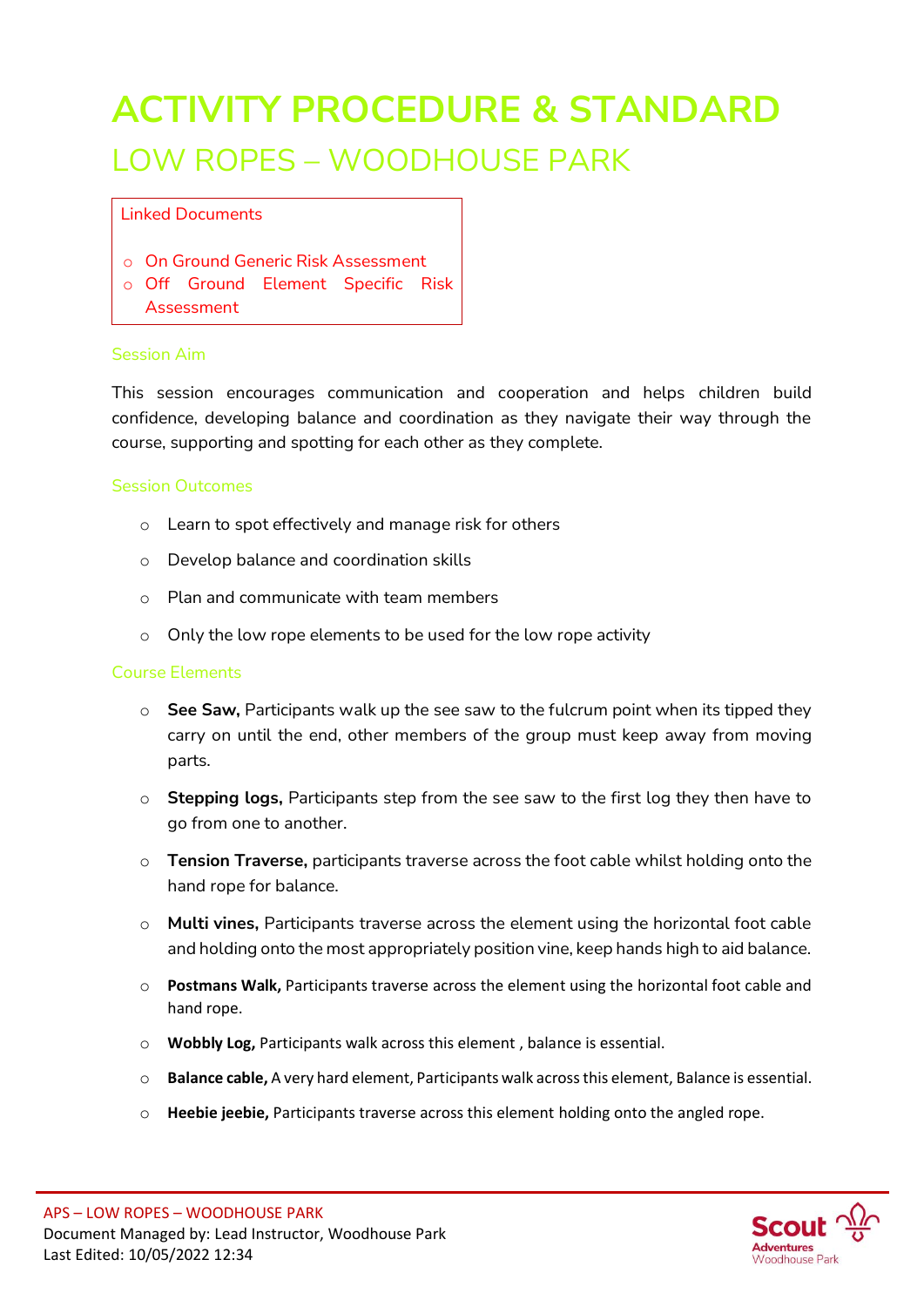### Team Challenge elements

- o **All Aboard,** The participants have to swing from one platform to the other ,different size platforms are provided , so the group can progress onto smaller ones. Make sure the platforms are on level ground and stable.
- o **Spiders web,** The group has to pass each member from one side to the other through the spiders web, once one hole has been used it cannot be used again, Spotting by the group is extremely important on this element.

Ratio, Supervision and Ages

Max Group Size:  $12 + 1$  supervising adult

Activity restrictions: Minimum age 5 years.

Equipment for session (\*Optional items)

Session Requirements

**Ø** Helmets

Participant requirements

 $\boxtimes$  Appropriate clothing for conditions

Group requirements

**Ø** First Aid Kit